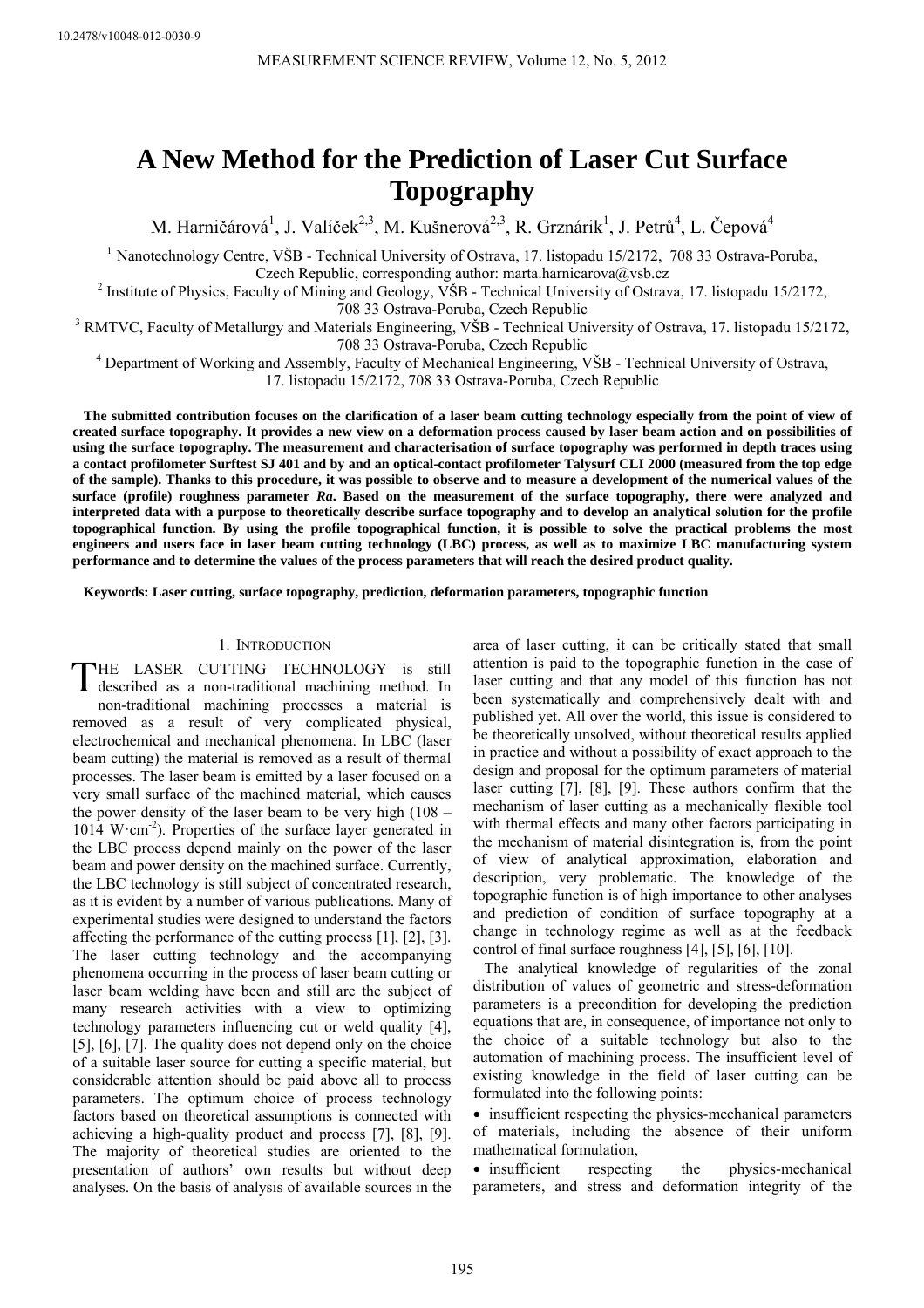system: technology parameters-tool-material-surface topography,

• insufficient utilizing the regularities of distribution and zonality of geometric parameters of cut wall surface produced by the laser beam,

• inconsistency in the interpretation of results achieved,

• absence of a theoretical prediction of limits of depths achievable in various materials.

It is very important to get a deep knowledge of the laser cutting process in relation to theory and industrial practice. During the thermal machining of materials, complicated dynamic phenomena appear. It is necessary to consider them also in the theory of machining in connection with the properties of this technology system: machine – workpiece – tool, with relations between these properties and regularities of formation of new surfaces, and the related topographic function and generated deformation [11].

## 2. THEORETICAL BACKGROUND

The basic difference between the existing approach to the theoretical explanation of topographic function and the proposed way consists in the fact that the majority of research works regard the material as being constant in the course of machining. But the reality is that the physicomechanical properties of the material being machined change in the cutting process. During the cutting process, original physico-mechanical properties are influenced by generated stress and deformation and the temperature itself. In contrast to the hitherto approach, we choose our own path and put emphasis on the mechanical and stress-deformation parameters of the material being cut and on the mechanical equilibrium of the system: material properties-tool properties-deformation properties. The chosen procedure is then a solution to an implicit equation  $Ra = f(h, Re, W_{las})$ *IND<sub>vpw</sub>*,  $Y_{ret}$ ,  $\delta$ ,  $v_p$ ,  $p$ ,  $d$ ,  $(+/-)$   $f$ ,  $dT/dt$ ,  $dT/dh$ ,  $T_{melt}$ ), where  $h$  is the depth of cut,  $Re$  is the yield strength,  $W_{las}$  is the laser power, *IND<sub>vpw</sub>* is the ratio (index) between traverse speed and laser power,  $Y_{ret}$  is the retardation of the cut trace,  $\delta$  is the deviation angle of trace,  $v_p$  is the traverse speed,  $p$  is the gas pressure,  $d$  is the nozzle diameter,  $(+/-)$   $f$  the focal length, *dT/dt* is the rate of temperature change in a time interval, *dT/dh* is the rate of temperature change in the depth interval and *Tmelt* is the melting point. The quality of machining is characterised by the degree of precision of shape, dimensions and condition of surface layer after machining and related surface roughness [10]. It is thus advisable to direct attention to the topographic function, which will deepen the knowledge and the concept of basic research when investigating derived questions, such as material machinability or machining process rationalization. Researches as a result of which a uniform method of material machinability assessment, based on the physical principles of cutting process, would be developed are still topical. The aim of performed experiments in the interpretation and analysis of results is to determine a joint connection between the setting of input parameters of the laser cutting process and the final topography of machined surface of the sample. On the basis of results of surface topography measurement, the cutting process can be

optimized to make the production process controlling surface topography quality more efficient.

### 3. EXPERIMENTS

In order to identify surface roughness, samples of 150  $\times$ 150 mm size of different thicknesses were cut and different types of material were used. The cutting process was carried out using the optimum machine settings, i.e. the settings proposed by a control system after entering the parameters of the material being cut. For the realization of experiments a cutting machine from Prima Industry - ZAPHIRO / CV5000 (Fig.1), i.e. a 2D laser cutting system was used. The selected laser source was a  $CO<sub>2</sub>$  laser with a wavelength of 10.6 μm. Parameters for cutting the used materials are given in Table1 and mechanical parameters of the used materials are given in Table2, 3, 4.



Fig.1. CNC 2D / 3D laser Prima Industrie, type Zaphiro/CV5000.

Table1. Used parameters for cutting.

| parameters                            | material       |              |                |
|---------------------------------------|----------------|--------------|----------------|
|                                       | steel          | stain. steel | titanium       |
| thickness $h$ [mm]                    | 20             | 15           | 10             |
| lens [inch]                           | 9''            | 7.5''        | 7.5''          |
| speed $v_p$ [mm · min <sup>-1</sup> ] | 830            | 1200         | 350,450,550    |
| power $P$ [W]                         | 4600           | 5000         | 3500           |
| assist gas                            | O <sub>2</sub> | $N_{2}$      | N,             |
| pressure $p$ [bar]                    | 0.6            | 15           | 17             |
| stand-off distance z [mm]             | 1.2            | 0.8          | 1.5            |
| focus [mm]                            | $\mathfrak{D}$ | $-3$         | $+/-3.5;+2;+3$ |
| nozzle diameter d [mm]                | 2.5            | 2            |                |

Table2. Mechanical parameters of EN S355J0.

| $R_e$ [MPa] | $R_m$ [MPa] | $\left  \begin{smallmatrix} 0 \\ 0 \end{smallmatrix} \right $<br>л | <b>GPal</b><br>mai |
|-------------|-------------|--------------------------------------------------------------------|--------------------|
| 360         | $0 - 628$   | ر ے                                                                | 206                |

Table3. Mechanical parameters of X5CrNi18-10.

| $R_e$<br>הכ<br>$\blacksquare$ | Pa<br>$-m1$ | $\mathbf{r}$<br>$\overline{\phantom{a}}$ |     |
|-------------------------------|-------------|------------------------------------------|-----|
|                               | 586         | т.                                       | 200 |

Table4. Mechanical parameters of titanium Grade 2.

| $R_e$ [MPa <sup>3</sup> | . [MPa'<br>$R_m$       | $\frac{1}{2}$<br>71 | ЭPа |
|-------------------------|------------------------|---------------------|-----|
| $\prime$ $-$            | 34 <sup>r</sup><br>т., | 15-<br>ر-           | 103 |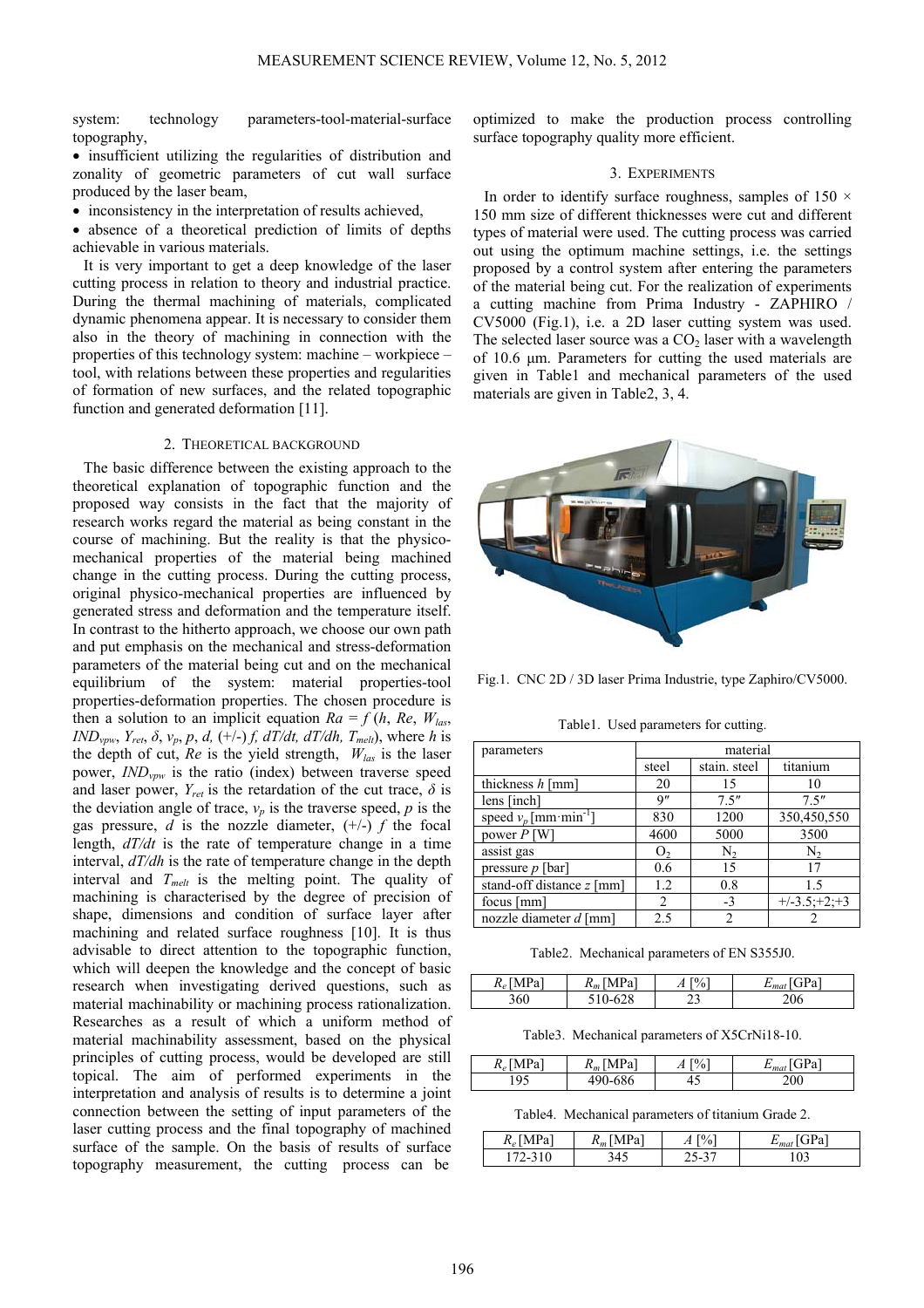The machined surfaces were subsequently measured using a contactless profilometer 2D Surftest SJ 401 and an opticalcontact profilometer Talysurf CLI 2000 (Fig.2). This system used for active measuring the surface roughness and form should have a low sensitivity to vibration, dustiness and other factors that impede measurement [12]. A solution to the topographic function is based on the physical-material principle and mathematical and mechanical aspects of the analysis of stress and deformation of the material being cut. Study of literature, experiments and finally analytical deduction of conclusions are required separately for each specific condition of the technology process. From this point of view, it is needed to identify a whole set of technical, technological and material factors that enter into the cutting process. In the modern mathematical physics literature the standard way to reason about the measurement of a classical physical quantity or more generally about any empirical measurand (e.g., mass, electric charge, potential energy, pressure, stress, viscosity, temperature, humidity, utility, fitness, and so on) is in terms of a real-valued function that can in principle be measured or evaluated by a physically possible measuring instrument [13].



Fig.2. Instruments used for measurement: a) Surftest SJ 401 produced by Mitutoyo, b) Talysurf CLI 2000 produced by Taylor-Hobson.

Surface topography profile obtained by Talysurf CLI 2000 is shown in Fig.3a and by the Surftest is shown in Fig.3b.



Fig.3. Surface profile obtained by using of: a) Talysurf CLI 2000 b) Surftest SJ 401.

#### 4. ANALYSIS AND INTERPRETATION

The mechanism of cutting by means of a laser beam as a mechanically flexible cutting tool with thermal effects and many other factors entering into the mechanism of material disintegration is very problematic [1], [2], [3]. Thanks to experimentally performed measurements a development of numerical values of the surface (profile) roughness parameter *Ra* could be observed and measured. Based on these measurements, data were analysed and interpreted for the purpose of theoretical description of surface topography. The principle of the subject matter of our solution consists in the selection of a depth  $h_x$  [mm] on the check cut wall with well visible traces after the cutting tool, where local roughness  $Ra_x$  [µm] and retardation of the cut trace from the normal plane *Yretx* [mm] are measured (Fig.4).



Fig.4. Determination of deformation parameters  $Ra_x$ ,  $Y_{retx}$ ,  $\delta_x$ ,  $h_x$  at selected point X on cut wall after  $CO<sub>2</sub>$  laser cutting.

In our analysis we proceed with an assumption that on real surfaces we can find a neutral plane  $h_0$ , where tension stresses and compression stresses will be equalized. Depending on the type of material, the neutral plane position varies. This plane varies also according to the method of disintegration in various technologies with flexible cutting tools. Whether it is a cold disintegration tool as AWJ (hydroabrasive water jet), or tools with a thermal thermodynamic influence as laser, plasma or oxygen. The common attributes are the total deformation capacity of the surface and the core of material. This is evident from the topographical parameters on newly generated surfaces,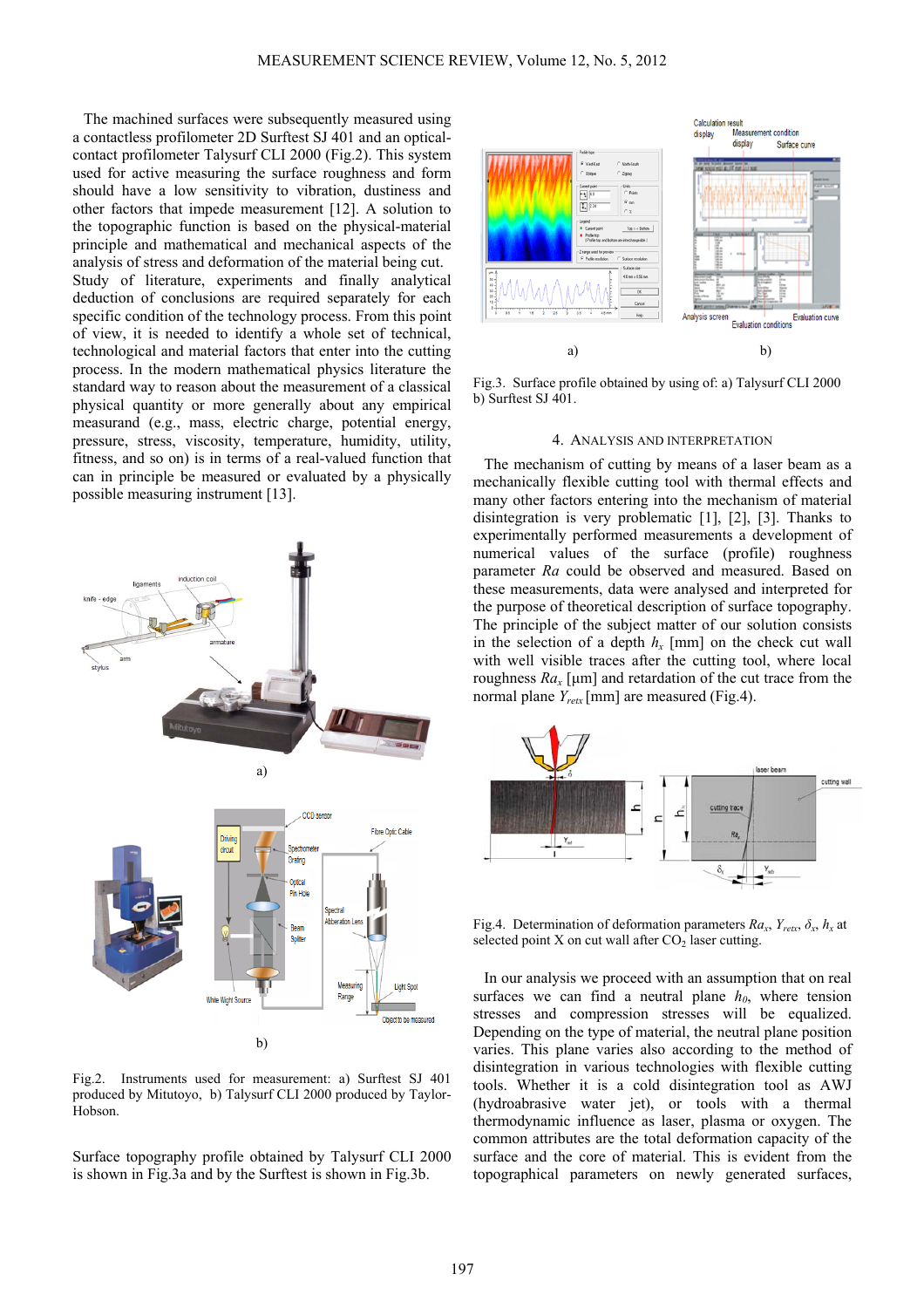where is exactly measurable. There is shown a logical zonality in the distribution of topographical elements. Therefore, we can identify similar pattern of deformation at different depth levels, which are reflected in the final surface topography. We have determined a parameter  $K_{\text{cut}}$ [μm] as a new technology-length parameter that increases with the plasticity and deformation capacity of the cut material, and that is determined from three deformation parameters according to

$$
K_{cutL} = \frac{Ra \cdot h}{Y_{ret}} = \frac{10^{12}}{E_{mat}^2}
$$
 (1)

A product of roughness and depth divided by trace retardation (at an angle arc  $\delta$  [°]) is constant for all depths and materials. By regression we shall obtain a numerical value of  $K_{\text{cut}} = 10^{12} / E_{\text{mat}}^2$  [µm], which holds true generally for all materials. A mechanical equilibrium at the depth level of neutral plane  $h<sub>o</sub>$  is defined as (2)

$$
\frac{Ra_0 \cdot h_0}{Y_{ret0}} - K_{cutL} = 0 \tag{2}
$$

From the equation of equilibrium (2) we shall explicitly express and calculate main deformation parameters of the surface, namely *Ra*, *Yre*t, *δ* in relation to depth *h,* and represent their behaviour in relation to depth of cut (*Ra*, *Yret*,  $\delta$ ) = *f* (*h*). The main deformation parameters (Fig.5) are expressed by the following relations (3), (4), (5) and (6).

$$
Ra = \frac{10^{12} \cdot Y_{ret}}{V_{dj} \cdot Re^{4} \cdot h},
$$
 (3)

$$
Y_{ret} = \frac{10^{-12} \cdot Ra \cdot h}{c \cdot V_{dj} \cdot Re^4} \,,\tag{4}
$$

$$
h = \frac{10^{12} \cdot Y_{ret}}{(Re^4 \cdot V_{dj} \cdot Ra)},
$$
 (5)

$$
\delta = \arctg\left(\frac{Y_{ret}}{h}\right) \tag{6}
$$

In equations (3), (4), (5) a parameter  $V_{di}$  represents a unit volume of deformation expressed by (7)

$$
V_{dj} = Ra_j \cdot h_j \cdot Y_{retj} \tag{7}
$$

where *Ra<sub>j</sub>*, *h<sub>j</sub>*, *Y<sub>retj</sub>* are unit parameters. Similarly, equations  $(8)$ ,  $(9)$ ,  $(10)$ ,  $(11)$  can be obtained for the main deformation parameters of surface in plane  $h_0$ 

$$
Ra_0 = \frac{10^{12} \cdot Y_{ref0}}{V_{dj} \cdot Re^{4} \cdot h_0},
$$
\n(8)

$$
Y_{ret0} = \frac{10^{-12} \cdot Ra_0 \cdot h_0}{V_{dj} \cdot Re^4} , \qquad (9)
$$

$$
h_0 = \frac{10^{12} \cdot Y_{ret_0}}{(Re^4 \cdot V_{dj} \cdot Ra_0)},
$$
\n(10)

$$
\delta_0 = \arctg\left(\frac{Y_{ret0}}{h_0}\right). \tag{11}
$$



Fig.5. Behaviour of main surface deformation parameters in relation to depth of cut  $(Ra, Y_{ret}, \delta) = f(h)$ for material steel grade 5CrNi18-10; graphs are plotted in semilog coordinates.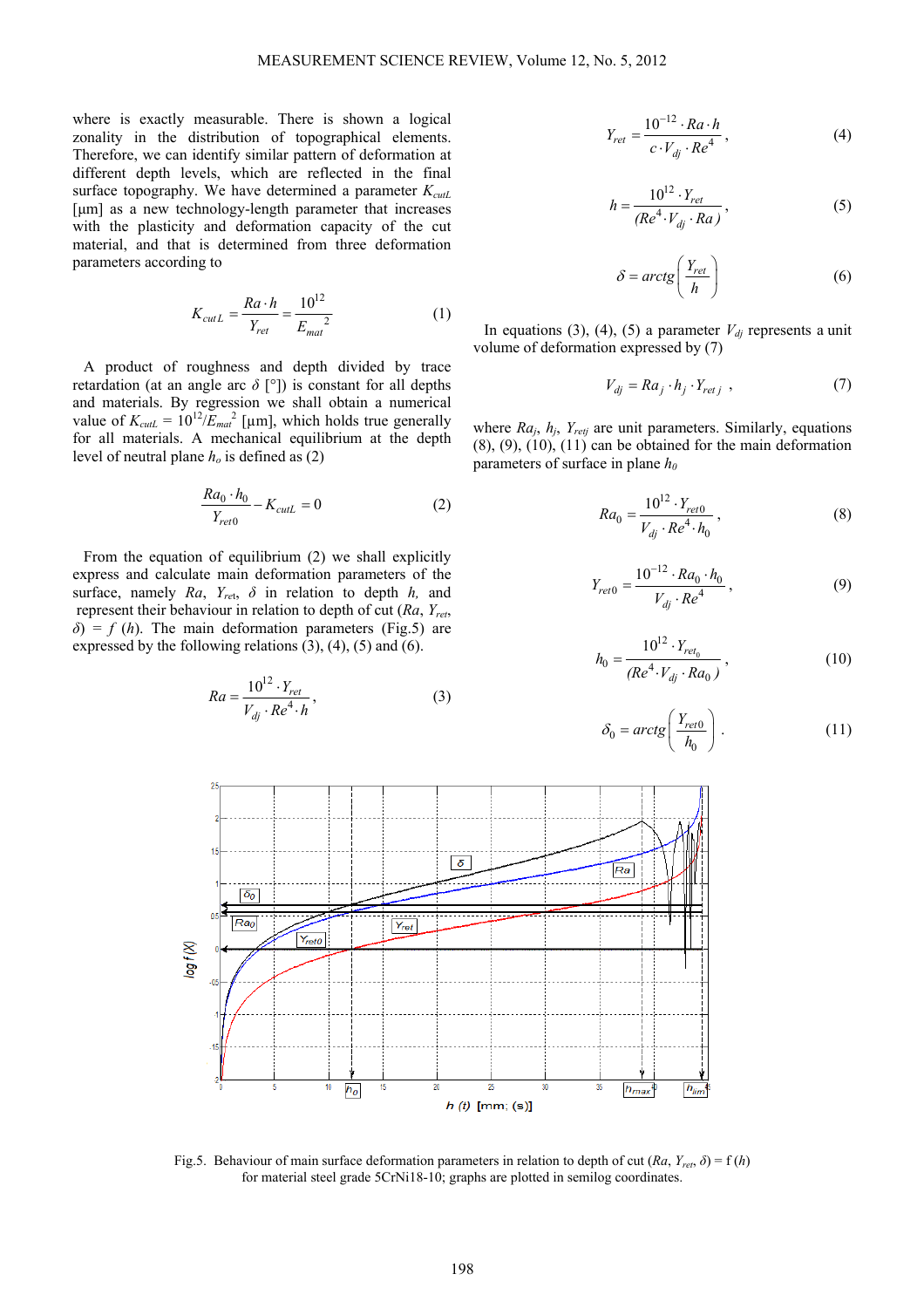The graphic dependence  $\delta = f(h)$  shows the limit depth of cut *hlim* for a specific material and the decomposition of cut trace after achieving the limit angle of deviation  $\delta = 90^\circ$ within a depth interval  $\Delta h = h_{lim(teor)} - h_{max}$  (studied hypothetically by authors, e.g. [14], [15], [16], [17], [18]). The theoretical limit depth is determined by an equation (12) in accordance with theory and statistics of results achieved in practice

$$
h_{\text{lim}(teor)} = 10^3 \cdot K_{\text{cut}} \tag{12}
$$

For the derivation of a basic form of the topographic function for the plane of trace we can define functional relations of stress and deformation quantities to instantaneous cut surface deformation [10]. Thus we shall obtain equations for the decomposition of the concerned quantities to the tension and compression and neutral components, including summarised values. For cumulative stress an equation (13), which contains decomposition components of stress for compression  $\sigma_{rz}$  and the decomposition component of stress for tension  $\sigma_{ret}$  is valid:

$$
\sigma_{sum} = \sqrt{(\sigma_{rz}^2 + \sigma_{ret}^2)}.
$$
 (13)

For particular components, relations (14) to (18) hold true.

$$
\sigma_{rz} = Re \sqrt{\frac{K_{pl}}{K_{\text{cut}}}} \quad , \tag{14}
$$

$$
\sigma_{ret} = Re \sqrt[4]{\frac{K_{cutL}}{K_{pl}}}, \qquad (15)
$$

$$
E_{sum} = \sqrt{(E_{rz}^2 + E_{ret}^2)} \t{,} \t(16)
$$

$$
E_{ret} = E_{mat} \cdot \sqrt{\left(\frac{K_{cutL}}{K_{pl}}\right)} \,, \tag{17}
$$

$$
E_{retz} = E_{mat} \cdot \sqrt{\left(\frac{K_{pl}}{K_{cutL}}\right)} \ . \tag{18}
$$

To the total trace roughness a relation (19) applies.

$$
Ra_{sum} = \sqrt{\left(\frac{1}{Ra^2} + Ra^2\right)}
$$
 (19)

We also derived a more realistic approximation for the calculation of actual surface roughness *Ra* with the use of an auxiliary function which depends on flow stress in the radial direction by equation (20)

$$
Ra_{rad} = Ra_0 \cdot 10^3 \cdot \frac{\sigma_{rz}}{E_{mat}} \tag{20}
$$

The main elements of cut wall surface deformation, i.e. surface deformation  $K_{pl} = Ra \cdot h$  as a function of deformation stress in the cut trace can be quantitatively defined by regression relations. Because also the other main surface deformation parameters are functionally interconnected, it will also generally hold true that  $(Ra_x, \delta_x, Y_{retx}, h_x) = f(\sigma_{rz},$ *σsum, Erz*, *Esum*) in the compression zone, and, reciprocally, also for these quantities in the tension zone. The compression and tension branches intersect at the nodes A, B, C in the neutral plane of yield points  $h_0$  or in the node E in the plane of elastic limits *hel* (Fig.6). Similarity in the behaviour of these functions is evidence of occurrence of deformation owing to a balance between the tension and compression components of stress. The geometric shape of the curve of trend in development of roughness values represents a below derived curve of and equation for the topographic function in the radial direction  $Ra_{\sigma \text{sum}} = (h)$ .

The described working hypothesis and the conclusions enabled us to develop empirically a basic equation for the topographic function  $Ra_{Tb} = f(h, \sigma_{rz}, \sigma_{ret}, \sigma_{sum}, Re)$  in a form (21). The course of this function is shown in Fig.6. The basic equation for topographic function (22)  $Ra_T = f(h, \sigma_{rz}$ , *σret*, *σsum*, *Re, vp*, *Wlas*, *p*, *d, f, z*) is extended to include the influence of technological parameters of laser cutting. The basic equation for the topographic function in the neutral plane is described by the equation (23). The equations are drafted to include the direct influence of technology parameters  $v_p$ ,  $W_{las}$ ,  $d$ ,  $p$ ,  $f$ ,  $z$  and thus to be able to be used, just as for the determination of optimized values of these process parameters, also for the online control of them.

$$
Ra_{Tb} = Ra_j \cdot e^{\ln \sqrt{(\log h)^2 + (\log \sigma_{sum})^2 + (Ra_{rad})^2}}
$$
 (21)

$$
Ra_{Tb0} = Ra_j \cdot e^{\ln \sqrt{(\log h_0)^2 + (\log \sigma_{sum0})^2 + (Ra_{rad0})^2}}
$$
 (22)

$$
Ra_T = Ra_j e^{\ln\left(\left(e^{\sqrt{f^2}}\right)\left(\frac{p \cdot d \cdot W_{las}}{v_p}\right)^{(0.25(f+z))}\cdot\left(Ra_{Tb}\right)^{0.25^*(f+z)}\right)}
$$
(23)

$$
Ra_{T0} = Ra_{j} e^{-ln\left(\left(e^{\sqrt{f^{2}}}\right)\left(\frac{p \cdot d \cdot W_{las}}{v_{p}}\right)^{(0.25\left(f+z)\right)} \cdot (Ra_{Tb0})^{0.25^{*}\left(f+z\right)}\right)}
$$
(24)

The typical behaviour of the topographic function according to the above-mentioned relation (14) with the subsequent verification of the behaviour according to the values measured by the optical and mechanical profilometers is shown in Fig.7.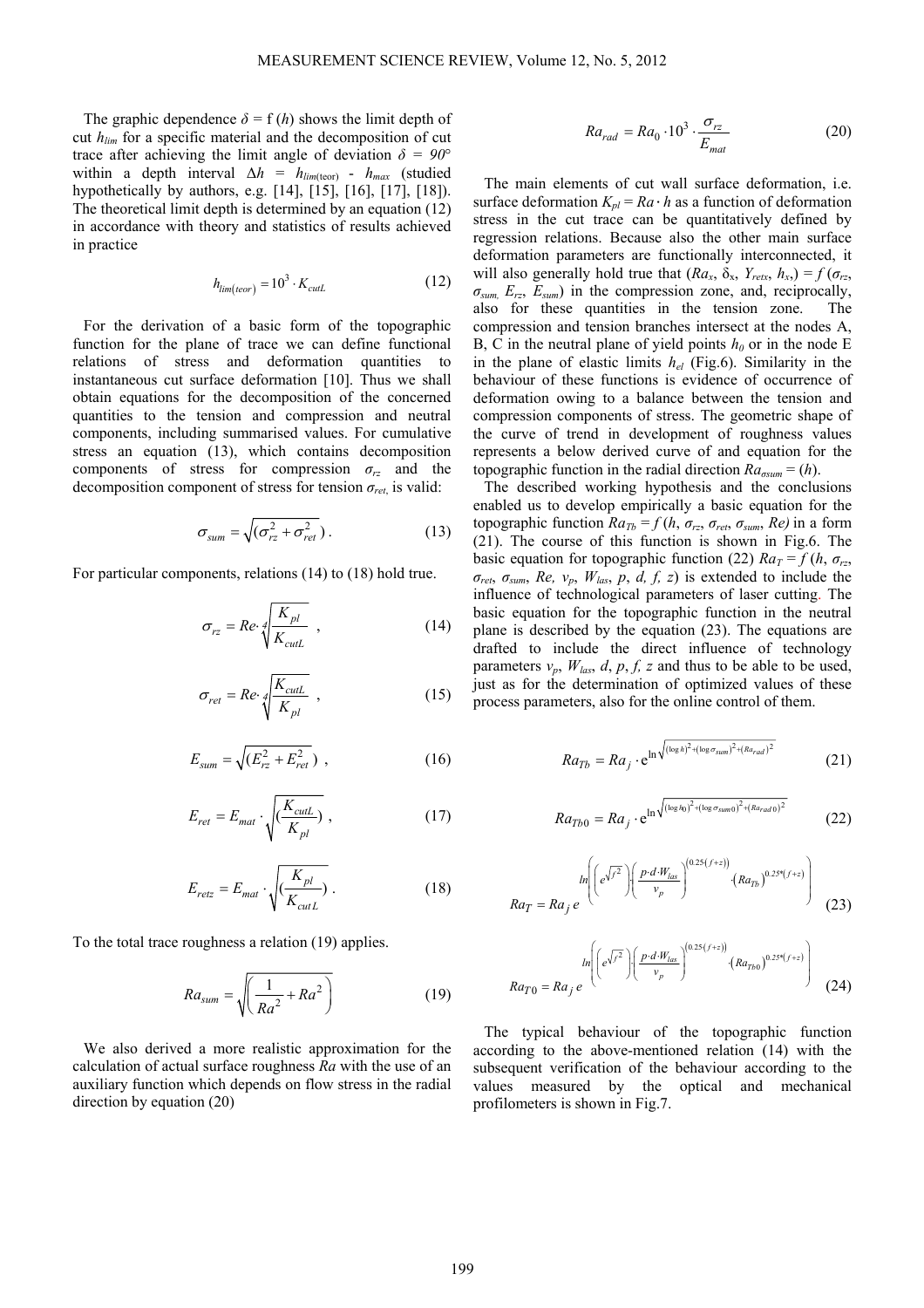

Fig.6. Behaviour of stress deformation components in modular, stress and deformation zones due to external loading for material steel grade  $\hat{X}$ 5CrNi18-10; graph is plotted in semilog coordinates.



Fig.7. Behaviour of topographic function  $Ra_T$  in relation to depth *h* for material EN S355J0.

## 4. RESULTS AND DISCUSSION

Results of the proposed topographic function were confronted with [19], where laser cutting process optimization was dealt with. As optimization criterion, minimum surface roughness according to the designed model in the following form (25) there was chosen,

$$
y_{Ra0} = -0.61 \cdot x_1 + 0.04 \cdot x_1^2 - 0.0007 \cdot x_2 + 2.510 \cdot 10^{-6} \cdot x_2^2 - 2.979 \cdot x_3 \dots (25)
$$
  
...+0.375 \cdot x\_3^2 + 4.713 \cdot x\_4 - 4.745 \cdot x\_4^2 + 6.111 \cdot x\_5 - 1.072 \cdot x\_5^2 - 1.397

where specific variables  $x_1$ ,  $x_2$  to  $x_5$  represent values of the above-mentioned technology parameters represented by graphical dependences, where:

 $y_{Ra0}$  – is final surface roughness in the middle line of cut,

- $x_1$  thickness of the material being cut [mm],
- $x_2$  laser cutting speed [mm.min<sup>-1</sup>],
- $x_3$  laser power [kW],
- *x4* gas pressure [MPa],
- *x5* nozzle diameter [mm].

This approach is based on regression analysis in contrast to the stated analytical-empirical approach in the submitted study. It does not contain mechanical parameters of the material, and that is why it cannot be generalized. In Fig.8 there is a comparison of the results of topographic function  $Ra<sub>T</sub>$  according to our proposal and those of topographic function  $Ra_H$  according to [19] at inserting the same technology parameters used really in cutting steel of type EN S355J0 for the theoretical depth  $h = 60$  mm.

By putting  $h = h_0 = 15.99$  mm for the given material we shall obtain the value of  $Ra_{H0} = 26.7$  mm and the value of  $Ra_{T0}$  = 29.84 mm for comparison; the functions intersect at three depth levels and  $Ra_T = Ra_H$ . In Fig. 9 to 13, the comparison of values measured using instruments Mitutoyo Surftest SJ401 (*Ra<sub>L1</sub>*) and Talysurf 2001 (*Ra<sub>L2</sub>*) and the analytical-empirically determined topographic function according to (20) is presented. As can be seen from the presented profiles, there is visible diversity in the roughness distribution for one material obtained at different traverse speeds and at different focal lengths. In general and with physical reasoning, the topographic function is increasing with increasing depth when choosing a positive focal length, and vice versa for negative focal length.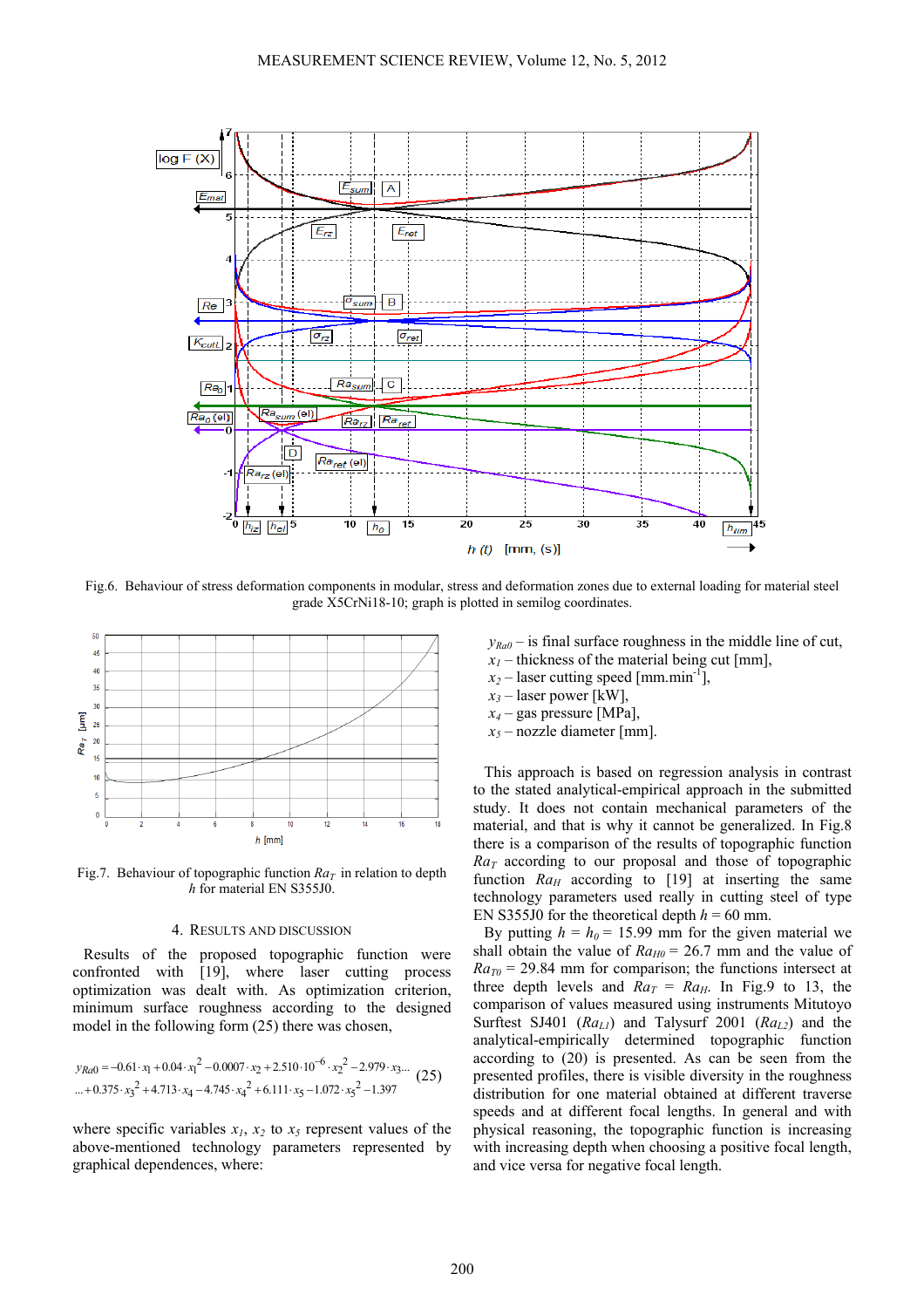

Fig.8. Comparison between the topographic functions  $Ra_H$  and  $Ra_T$ .



Fig.9. Graphical comparison of topographic function  $Ra_T$  of titanium sample 10 mm thick at 350 mm min<sup>-1</sup> speed with  $Ra_{L1}$  and  $Ra_{L2}$  data, with focal length  $f$  of +3.5.





Fig.11. Graphical comparison of topographic function  $Ra_T$  of titanium sample 10 mm thick at 550 mm min<sup>-1</sup> speed with  $Ra_{L1}$  and  $Ra_{L2}$  data, with focal length  $f$  of +2.



Fig.10. Graphical comparison of topographic function  $Ra_T$  of titanium sample 10 mm thick at 450 mm min<sup>-1</sup> speed with *Ra<sub>L1</sub>* and  $Ra_{L2}$  data, with focal length  $f$  of +3.

Fig.12. Graphical comparison of topographic function  $Ra_T$  of sample (EN S355J0) 20 mm thick with  $Ra_{L1}$  and  $Ra_{L2}$  data, with focal length *f* of -3.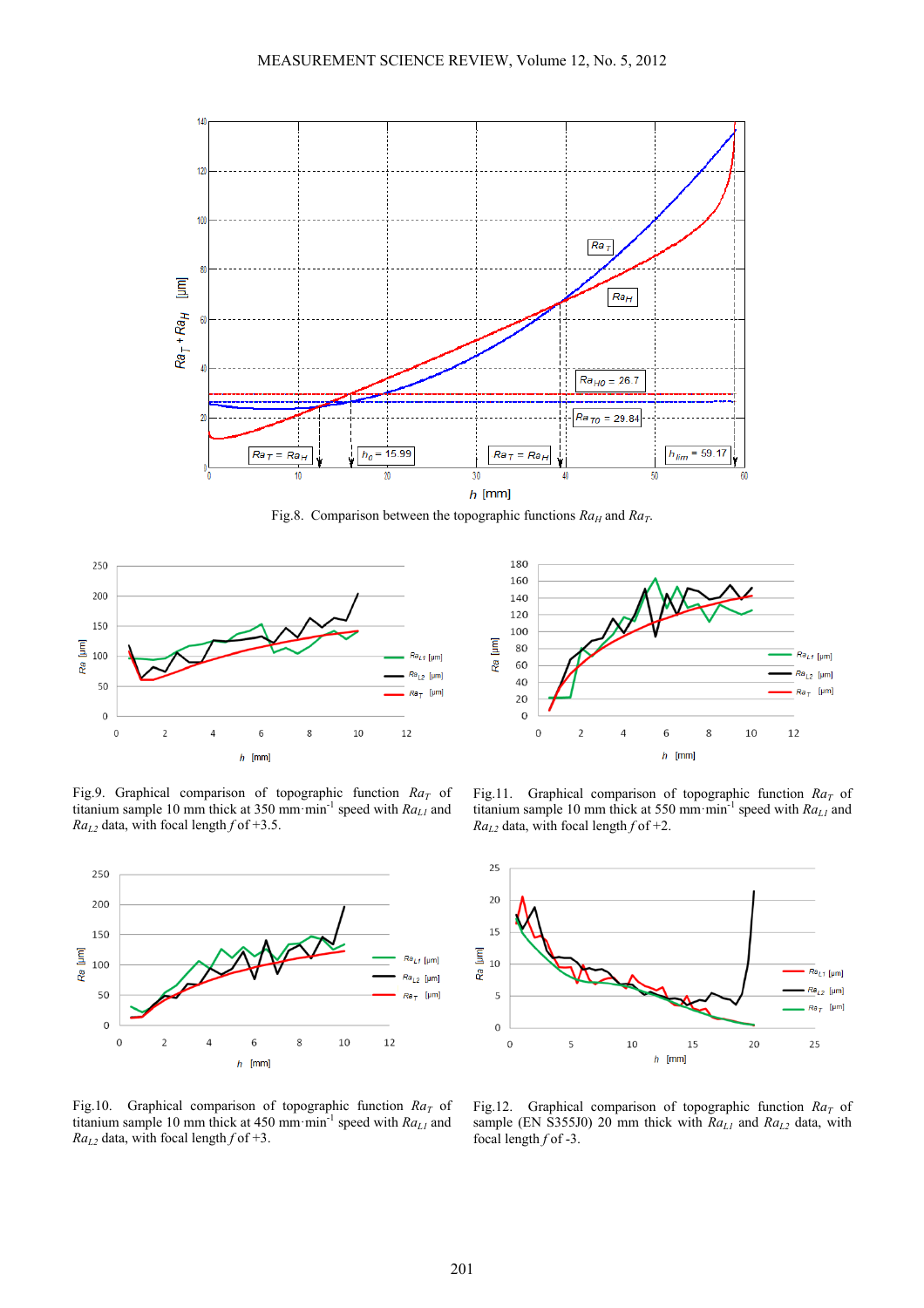

Fig.13. Graphical comparison of topographic function  $Ra_T$  of sample (X5CrNi18-10) 20 mm thick with  $Ra_{L1}$  and  $Ra_{L2}$  data, with focal length *f* of -2.

In the course of derivation, the inclusion of main technology variables into the equations had to be respected. By modification of basic forms of equations for  $Ra_T$ and  $Ra_{T0}$  we then can calculate functional relations between topography and technology, and thanks to these analyses we can optimize and control the process. From equation (22), we obtain a dimensionless technological constant  $K_{tech}$  (26), if  $K_{tech}$  equals to 1, we obtain the optimal technological parameters. If  $K_{tech}$  is not equal to 1, the technological parameters are not optimized. In the calculation of optimized technology parameters, the equation for  $Ra_{T0}(23)$ in the neutral plane  $h_0$  is used as a basis. Calculation and determination of each paramater shall be solved by elimination of selected parameter from Eq.(23). At the neutral plane  $h_0$ , we can obtain (e.g for titanium) the optimized values for gas pressure *popt* of 3.15 MPa, nozzle diameter *dopt* of 1.85 mm, laser power *Wlasopt* of 1822 W and traverse speed  $v_{pLopt}$  of 1990 mm· min<sup>-1</sup>. Similarly, the

optimized values are obtained for focus lenght *fopt* of 0.6 mm and standoff distace  $z_{opt}$  of 0.7 mm.

$$
K_{\text{tech}} = \exp\left(\left(f^2\right)^{0.5}\right) \cdot \left(\frac{p \cdot d \cdot W_{\text{las}}}{v_p}\right)^{(0.25\cdot (f+z))} \tag{26}
$$

Then, the optimized technology constant is given by (27)

$$
K_{\text{rechopt}} = \exp\left(\left(f_{\text{opt}}^2\right)^{0.5}\right) \cdot \left(\frac{p_{\text{opt}} \cdot d_{\text{opt}} \cdot W_{\text{lassopt}}}{v_{\text{popt}}}\right)^{\left(0.25 \cdot (f_{\text{opt}} + z_{\text{app}})\right)}\tag{27}
$$

and an indicative ratio needed for an engineering technologist is given by (28)

$$
IND_{\text{lech}} = \frac{K_{\text{tech}}}{K_{\text{rechopt}}}
$$
 (28)

If we compare the calculated values with individually selected parameters in Table1 and put these values into the given equations, we shall obtain  $K_{techopt}$  of 3.21 and  $K_{tech}$ from 3.44 to 4.32 for different speeds. Hence, the increase in surface layer load in the cut (up 34.6%) is associated with re-melting the material and decreasing the limit depth of cut. There is a significant difference in performance, productivity and economy of operation. Based on the optimized speed compared to individually chosen one, the difference in performance and economic parameters is almost four-time higher. Distribution of roughness  $Ra_T$  in Fig.14 is calculated by substituting the optimized parameters into the equation (22) and by changing the focus length from  $f = -4.5$  to  $0 f = +3.5$  at a constant standoff distance *z* of 1 mm. Theoretically, the smoothest surface has been reached at the given standoff distance *z* and focal length *f* of -1.



Fig.14. Distribution of roughness  $Ra_T$  for titanium to the limit depth of cut.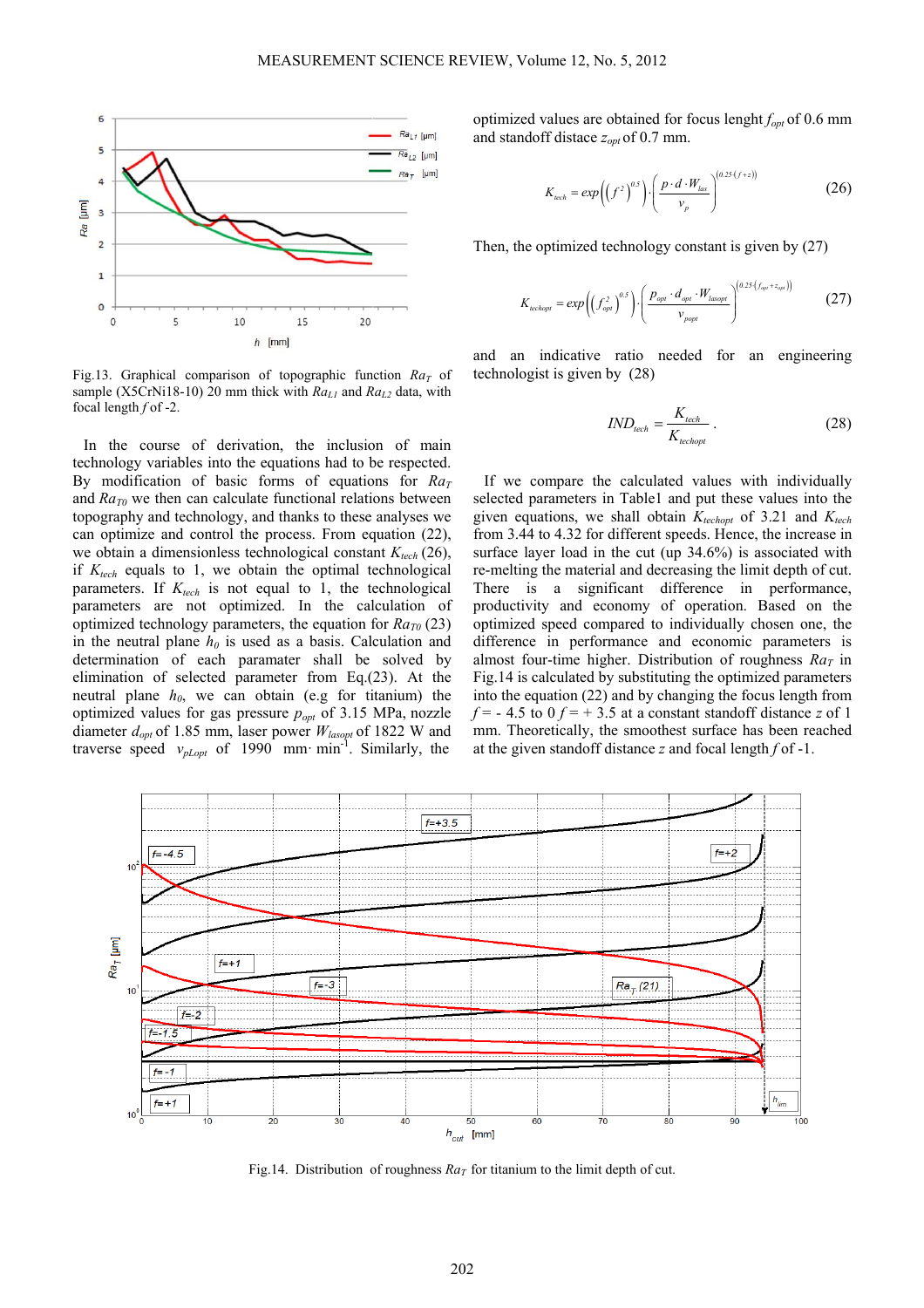### 5. CONCLUSION

The aim of the contribution was a proposal for assessing the quality of cut in the case of laser beam cutting technology. The analysis of the problem, verification of concept of solving, selection of experimental procedures and choice of experimental methods, measurements themselves were carried out. On the basis of analysis and interpretation of acquired surface data, a topographic function, which is a basis for the prediction of quality and control of the laser cutting technology was derived in an original way**.** In the framework of interpretation of measured values, relations between geometric and technology parameters are systematically analysed and physico-mechanical and distribution principles followed by them are formulated. The comprehensive topographic function for roughness in the radial direction is determined according to (22). The equations are drafted to include the direct influence of technology parameters  $v_p$ ,  $W_{las}$ ,  $d$ ,  $p$ ,  $f$ ,  $z$  and thus to be able to be used, just as for the determination of optimized values of these process parameters, also for the online control of them. Physical equations are in general applicable for all materials. The proposed method of calculation is treated as a separate algorithm for practical use. The whole calculation can be performed as functions in MATLAB and EXCEL. It also presents a possibility to predict real measured values of roughness in materials that exceed cutting depth of the used samples; it is done for a further theoretical development at this area. The graphs come out from the derived physical equations and it is needed to solve them separately for every single material. The basic derived physical equations apply to all technical materials in general. In this paper, we present a practical example of control of technological parameters for titanium. Furthermore, the solution enables the prediction of process functions of technological process for any material including technological parameters and an interactive modelling of technological process.

#### ACKNOWLEDGMENT

This paper has been elaborated in the framework of the IT4Innovations Centre of Excellence project, reg. no.  $CZ.1.05/1.1.00/02.0070$  supported by Operational Programme 'Research and Development for Innovations' funded by Structural Funds of the European Union and state budget of the Czech Republic, the RMTVC project No.CZ.1.05/2.1.00/01.0040, and the project Integrita No.CZ.1.07/2.3.00/20.0037.

#### **REFERENCES**

- [1] Yilbaş, B.S. (1996). Experimental investigation into CO2 laser cutting parameters. *Journal of Materials Processing Technology,* 58 (2-3), 323-330.
- [2] Riveiro, A., et al. (2010). Parametric investigation of CO2 laser cutting of 2024-T3 alloy. *Journal of Material Processing Technology*, 210 (9), 1138-1152.
- [3] Scintilla, L.D., Tricarico, L. (2012). Estimating cutting front temperature difference in disk and  $CO<sub>2</sub>$ laser beam fusion cutting. *Optics & Laser Technology*, 44 (5), 1468-1479.
- [4] Eltawahni, H.A., Hagino, M., Benyounis, K.Y., Inoue, T., Olabi, A.G. (2012). Effect of  $CO<sub>2</sub>$  laser cutting process parameters on edge quality and operating cost of AISI316L. *Optics and Laser Technology*, 44 (4), 1068-1082.
- [5] Sharma, A., Yadava V. (2012). Modelling and optimization of cut quality during pulsed Nd:YAG laser cutting of thin Al-alloy sheet for straight profile. *Optics & Laser Technology*, 44 (1), 159-168.
- [6] Cekic, A., Kulenovic, M., Begic, Dj. (2008). Roughness as parameter of cut quality during  $CO<sub>2</sub>$ laser cutting of high alloy steels for the special purpose. In *Proceedings of the 19th International DAAAM Symposium*, 22-25 October 2008. Wienna, Austria: DAAAM International, 225-226.
- [7] Jena, D.P., Kumar, R. (2011). Implementation of wavelet denoising and image morphology on welding image for estimating HAZ and welding defects. *Measurement Science Review*, 11 (4), 108-111.
- [8] Ghany, K.A., Newishy, M. (2005). Cutting of 1.2 mm thick austenitic stainless steel sheet using pulsed and CW Nd: YAG laser. *Journal of Material Processing Technology,* 168 (3), 438-447.
- [9] Di Pietro, P., Yao, Y.L. (1994). An investigation into characterizing and optimizing laser cutting quality. *International Journal of Machine Tools and Manufacture*, 34 (2), 225-243.
- [10] Valíček, J., Harničárová, M., Čep, R., Rokosz, K., Łukianowicz, C., Kozak, D., Zeleňák, M., Koštial, P. (2012). Surface quality control of materials being cut by laser with respect to corrosion resistance. *Defect and Diffusion Forum*, 326-328, 324-329.
- [11] Neslusan, M., Mrkvica, I., Čep, R., Kozak, D., Konderla, R. (2011). Deformations after heat treatment and their influence on cutting process. *Tehnički Vjesnik (Technical Gazette),* 18 (4), 601-608.
- [12] Łukianowicz, Cz., Karpiński, T. (2001). Optical system for measurement of surface form and roughness. *Measurement Science Review*, 1 (1), 151-154.
- [13] Domotor, Z., Batitsky, V. (2009). The analytic versus representational theory of measurement: A philosophy of science perspective*. Measurement Science Review*, 8 (6), 129-146.
- [14] Hashish, M. (1984). A model study of metal of cutting with abrasive water jet. *Journal of Engineering Materials and Technology*, 106 (1), 88-100.
- [15] Hashish, M. (1992). A modeling study of jet cutting surface finish. *PED,* 58, 151-167.
- [16] Hashish, M. (1988). Visualization of the abrasivewaterjet cutting process. *Experimental Mechanics*, 28 (2), 159-169.
- [17] Hassan, I.A., Chen, C., Kovacevic, R. (2004). Online monitoring of depth of cut in AWJ cutting. *International Journal of Machine Tools & Manufacture,* 44 (6), 595-605.